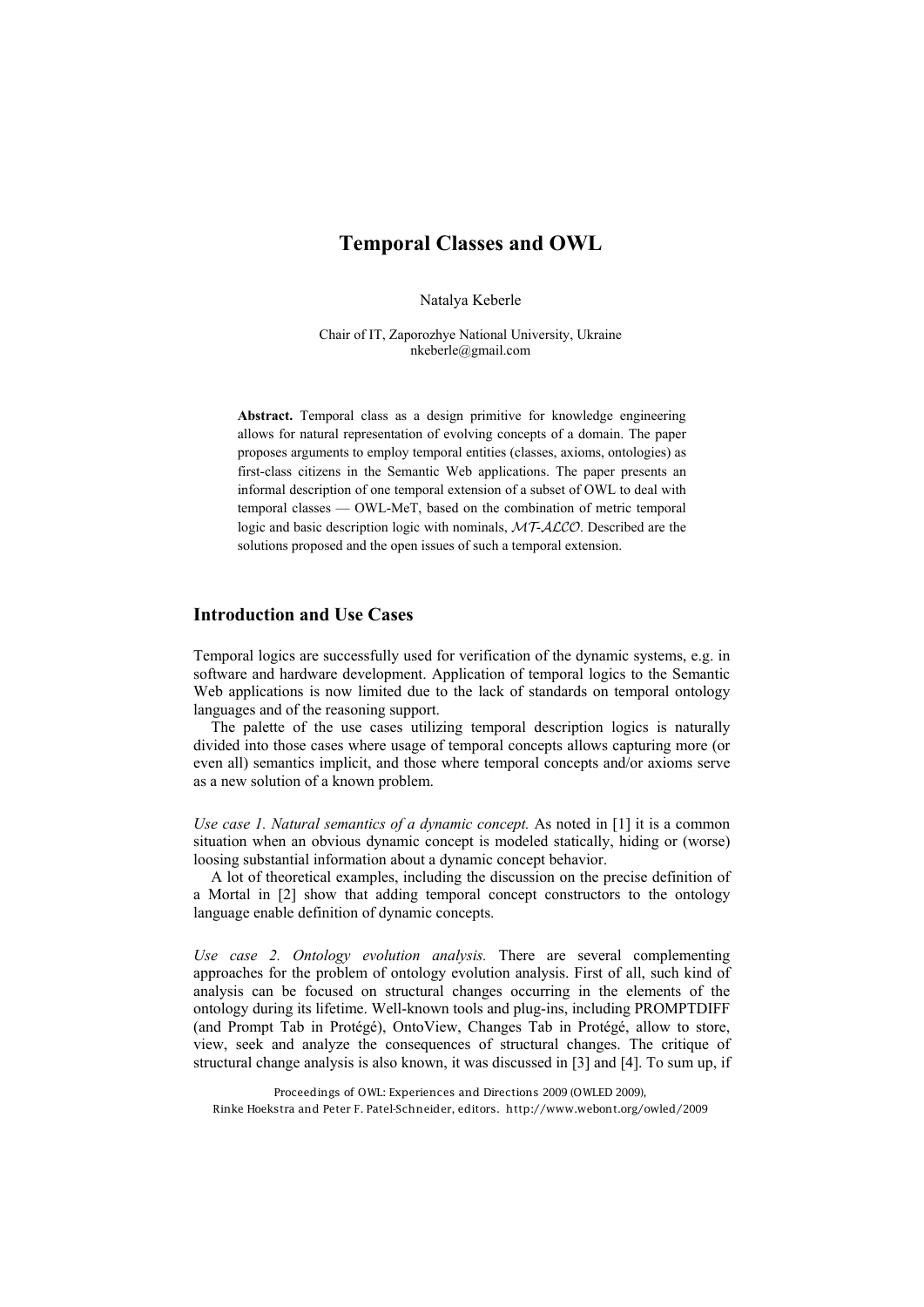there is no version log, usage of heuristics does not provide 100% correct detection of changes, and if the version log exists, the results of change detection procedures can be interpreted differently, and it will be better to write own procedures to look for particular changes across the version log.

Another approach is the analysis of logical changes. The discussion of logical compatibility of ontology versions was initiated in [5]. Here we envisage two use cases. First, the user may want to see the logical difference in addition to / instead of structural one. The steps in this direction are already made, for example, CEX algorithm [6] that calculates the logical difference between two acyclic ELterminologies. Second, the user may want to pose (via some Web service) a query to an ontology provider server, involving old and new terms and see the result. Such a service might be an external part of the ontology version control system. Types of queries may include subsumption, equivalence, disjointness of old and new terms, entailment of facts from the new ontology with respect to the old terms etc. It's important to say that such queries are naturally extended not only to two ontology versions, but also to several versions. And here we face with the formalism to describe such queries – it should at least address versions, support the elements of the ontology language, support the definition of the axioms, having elements from different versions. One known solution for such type of logical analysis of evolution is realized in MORE framework [7], where queries on different versions of ontology were encoded in XML using temporal tags like "previous version" or similar.

In the light of temporal logic approach, the formal description of the task of logical analysis of ontology evolution can be as follows.

Given a set of ontology versions  $\{O_{t_k}\}\$  and a time structure  $\langle T, \prec \rangle$ , the temporalized ontology can be defined as  $\langle {\{O_{t_k}\}}_{t_k \in T}, \langle T, \prec \rangle \rangle$ . In the simplest case a set of version is linearly ordered, and the correspondent time structure is isomorphic to  $\langle Z, \leq \rangle$ . Let *L* be a temporal description logic language, able to describe temporalized ontology. A model of *L* is  $M = \langle \Delta, \{R_F, R_P\}, I \rangle$ , where  ${\bf A} = {\bf A}^k$ ,  $k \in Z$ , each  ${\bf A}^k$  represents the domain of the interpretation of  $O_{t_k}$ ,  $R_F$  and  $R_P$  are temporal accessibility relations and interpretation  $I(k) = \langle \Delta^k, I^{(k)} \rangle$ . Each ontology version has a model in  $\Delta^k$ . Then answering a general type query  $\varphi \in WFF(L)$  over the set of ontology versions is the model checking problem,  $M \models \varphi$ .

Temporal concept constructors in the temporal description logic enable the following queries for logical evolution analysis.

Type 1. Presence of an atomic concept *A* or complex (non-temporalized) concept *E* in a version  $t_k$  (positive answer means *A* (or *E*) has a model in the ontology version).

$$
M \mid = A \omega \{ t_k \} \qquad \qquad M \mid = E \omega \{ t_k \},
$$

where *E* is constructed with the help of  $\Box$ ,  $\Box$ ,  $\Box$ .

Due to the open world assumption, applicable to OWL as ontology language, straightforward interpretation of such query allows arbitrary concept *A* be satisfiable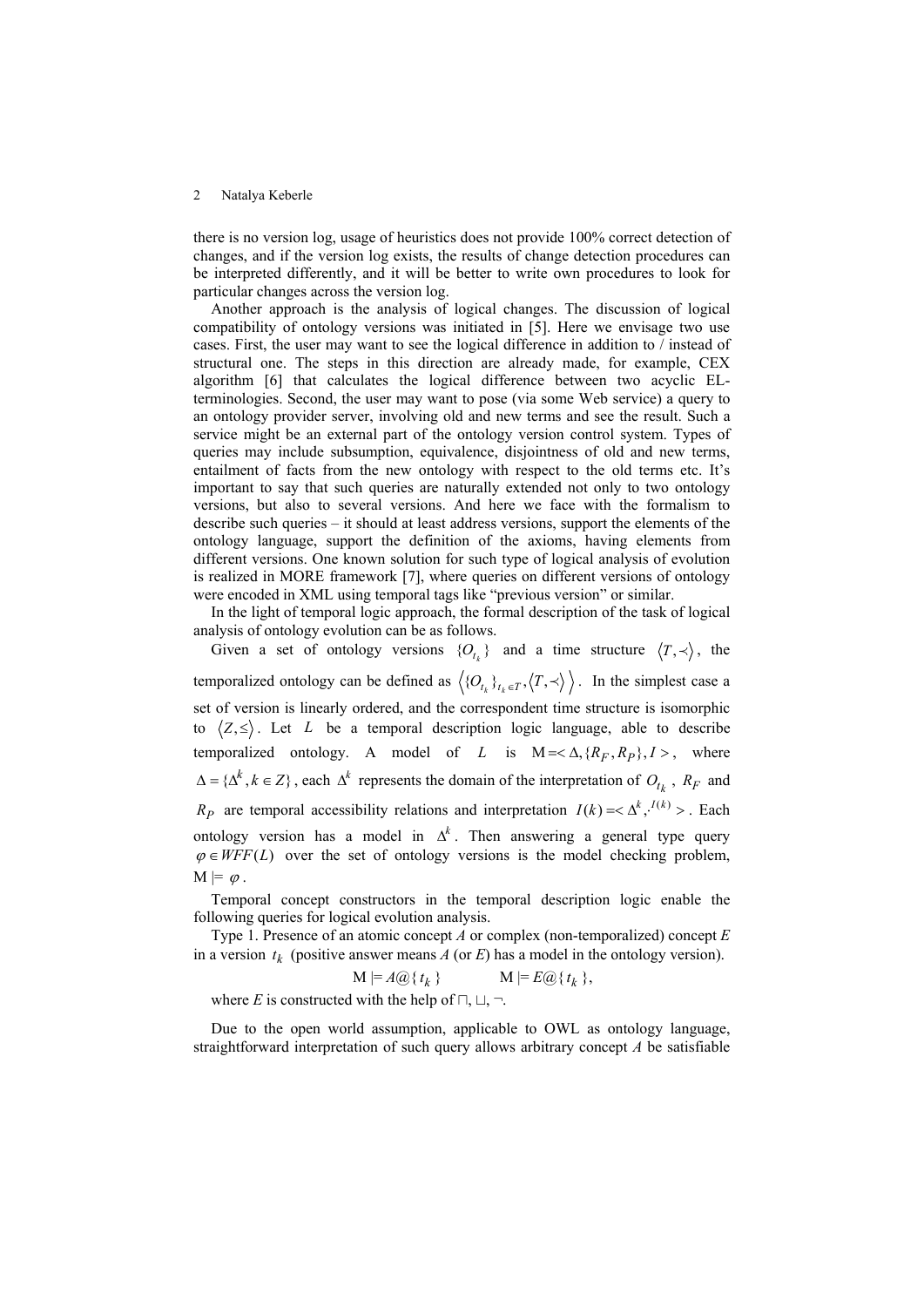in the ontology, even if that concept is not defined in the ontology. Additional actions should be taken to "close" the domain  $\Delta^k$ .

Type 2. Presence of a complex (non-temporalized) concept *E* in a version defined relatively to a version  $t_k$  (*n* versions before/after, in some version before/after, in all versions before/after).

$$
M \models \text{modality } E \bigotimes \{ t_k \},
$$

where *modality* is one of temporal operators like "*somepast*", "*allfuture*" etc.

Type 3. Truth of a temporal formula of the general form relative to the ontology versions set.

 $M \models \varphi$ 

*Use Case 3. Temporal conceptual modeling.* Temporal description logics are known to be an instrument for conceptual modeling of dynamic information [8], [9]. Investigated are several tractable logics, among them is *TDL-Litebool* [9], expressive enough to translate temporal conceptual models into the set of logic formulae.

It was shown in [10] that UML class diagrams and ER models can be translated to the description logic *DL*-*Litebool*. Entities can be mapped into concept names, hierarchy of entities into subsumption axioms, *n*-ary relationships are reified etc. It should be pointed that *DL-Lite<sub>bool</sub>* enables general concept inclusions (GCI) that allow complex concepts be subsumed by or equivalent to other concepts. *TDL-Lite*<sub>hool</sub> converts a subsumption axiom  $C \sqsubseteq D$ , where *C* and *D* are time-independent, to the form *allfuture*( $C \sqsubseteq D$ )  $\sqcap$  *allpast*( $C \sqsubseteq D$ ).

The three use cases described show different required levels of interoperation between temporal and non-temporal part of a temporal description logic language.

# **OWL+Time=?**

Time-related issues in the Semantic Web applications are usually modeled using different formalisms, RDF-based or OWL-based [11]: reification, versioning, 4Dfluents, and temporal logics.

Known solutions on the level of OWL are versioning and fluents [12], on the RDF level – temporal RDF graphs [13] reified using OWL-Time [14].

The semantics of practical temporal description logic language enable nonredundant definition of a dynamic concept. Non-redundancy here means that all the temporal semantics is encoded in such language constructs, supported with the reasoning engine, and no additional action is needed, except for proper definition of the dynamic concept.

Steps towards practical implementation of temporal ontology languages based on temporal logic are made recently. Temporal description logics known in the literature explore interval-based or point-based, linear or branching time structures, assume domain of time be concrete or abstract. The detailed survey of decidability and complexity of reasoning for various temporal extensions of description logics for point-based time structure is presented in [15].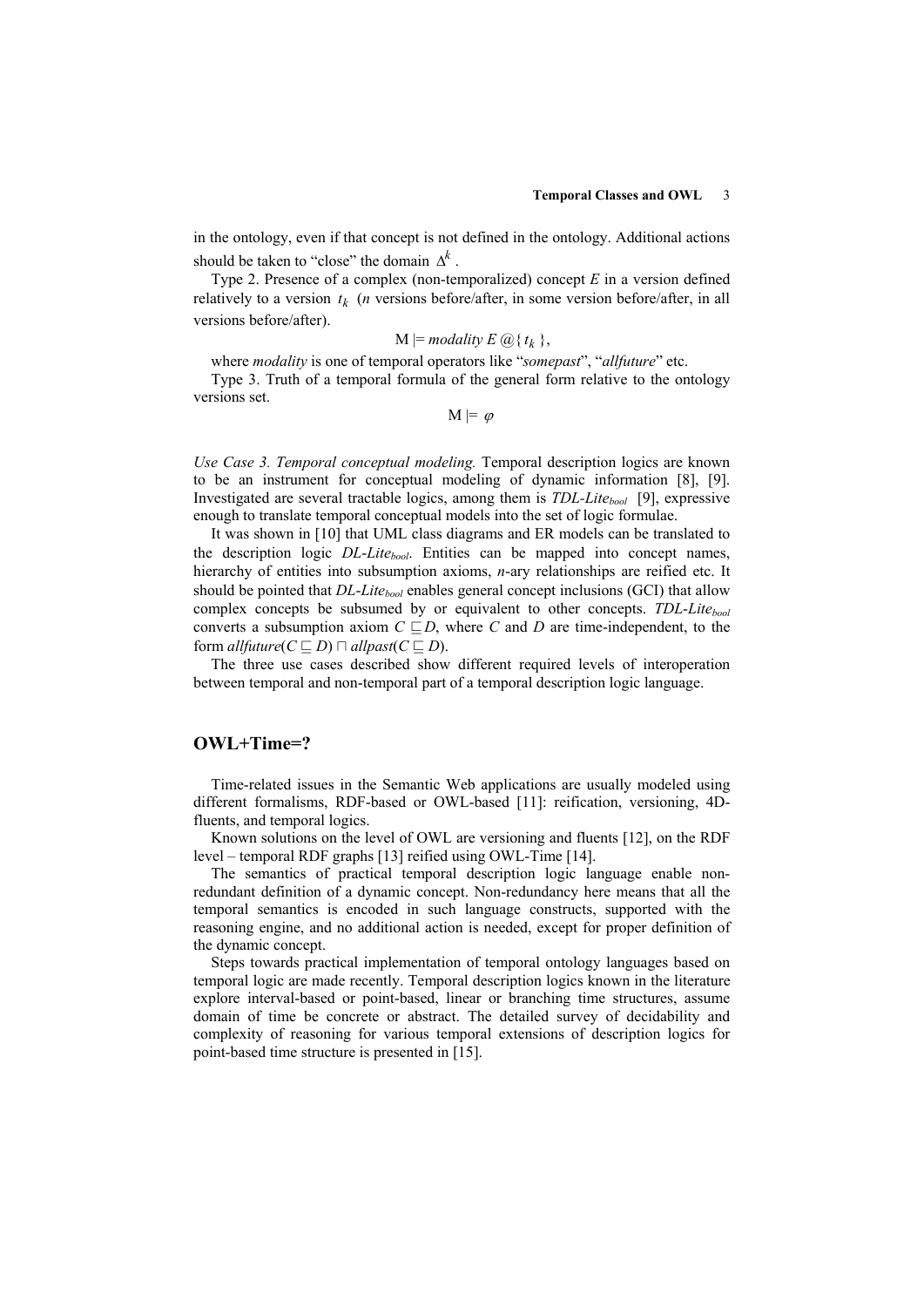Depending on the time structure, already known are at least three different temporal languages, based on the combination of temporal and description logics, described in the abstract syntax.

TL-OWL – is the implementation of the known language  $TL-SHOLN(D)$ , based on  $TL$ - $ALCF$  [16] for interval-based time structure is presented in [17]. The language has the abstract and the exchange syntax defined, together with the model semantics. The authors have also proved the decidability of  $TL-SHOLN(D)$ .

TOWL [18] proposes to present time as a concrete domain over real numbers with binary predicates =, $\neq, \leq, \leq$ .

OWL-MeT  $[4]$  – is the implementation of the language  $MTACCO$  for pointbased time structure. The language has the abstract and the exchange syntax<sup>1</sup>, RDF semantics defined.

Both TL-OWL and OWL-MeT do not apply temporal operators to the axioms and provide various temporal restrictions, although different for interval-based and pointbased time structures. For example, OWL-MeT allows application of temporal operators to concepts (thus making temporal concepts from non-temporal ones), whereas in TL-OWL temporal relations ("before", "during" etc.) are applicable only to temporal variables, which in turn are binded to non-temporal concepts.

Without claiming to be the best solution, OWL-MeT was realized in practice. The details and open issues of the realization are discussed in the next session.

## **Realization**

The experimental realization of a reasoning support for OWL-MeT was made as the extension of Pellet [19] reasoning engine, called Pellet-MeT2. The logic underlying OWL-MeT,  $MT-ALCO$ , is defined over linear infinite to the future and to the past time line. Correspondent time structure is  $\langle Z, \leq \rangle$ , where *Z* is the set of integers, and  $\leq$  is reflexive and transitive precedence relation.

The DL-part of the logic is weaker then OWL Lite, particularly in axiomatization of roles. The roots of such simplification are as follows: the first lies in the complexity/decidability issues related to the usage of roles in temporal description logics, and the second is the attempt to incrementally complicate the interoperation of temporal and description logic and to analyze the behavior of the reasoner, having in mind the results of others [20].

Let *A* denote atomic non-temporal concepts,  $R$  – atomic role,  $E, F$  – complex non-temporal concepts,  $C, D$  – complex temporal concept,  $\{o\}$  – object nominal (denoting an individual in some possible world),  $\{a\}$  – temporal nominal (denoting possible world, e.g. a point on a time line). Then the rules presented in the Fig.1 generate complex concepts.

<sup>&</sup>lt;sup>1</sup> The complete syntactical definitions can be found at http://ermolayev.com/owl-met/ $\frac{2 \text{ Pellet-MeT}}{2 \text{ Pellet-MeT}}$  is available at http://ermolayev.com/owl-met/reasoner.htm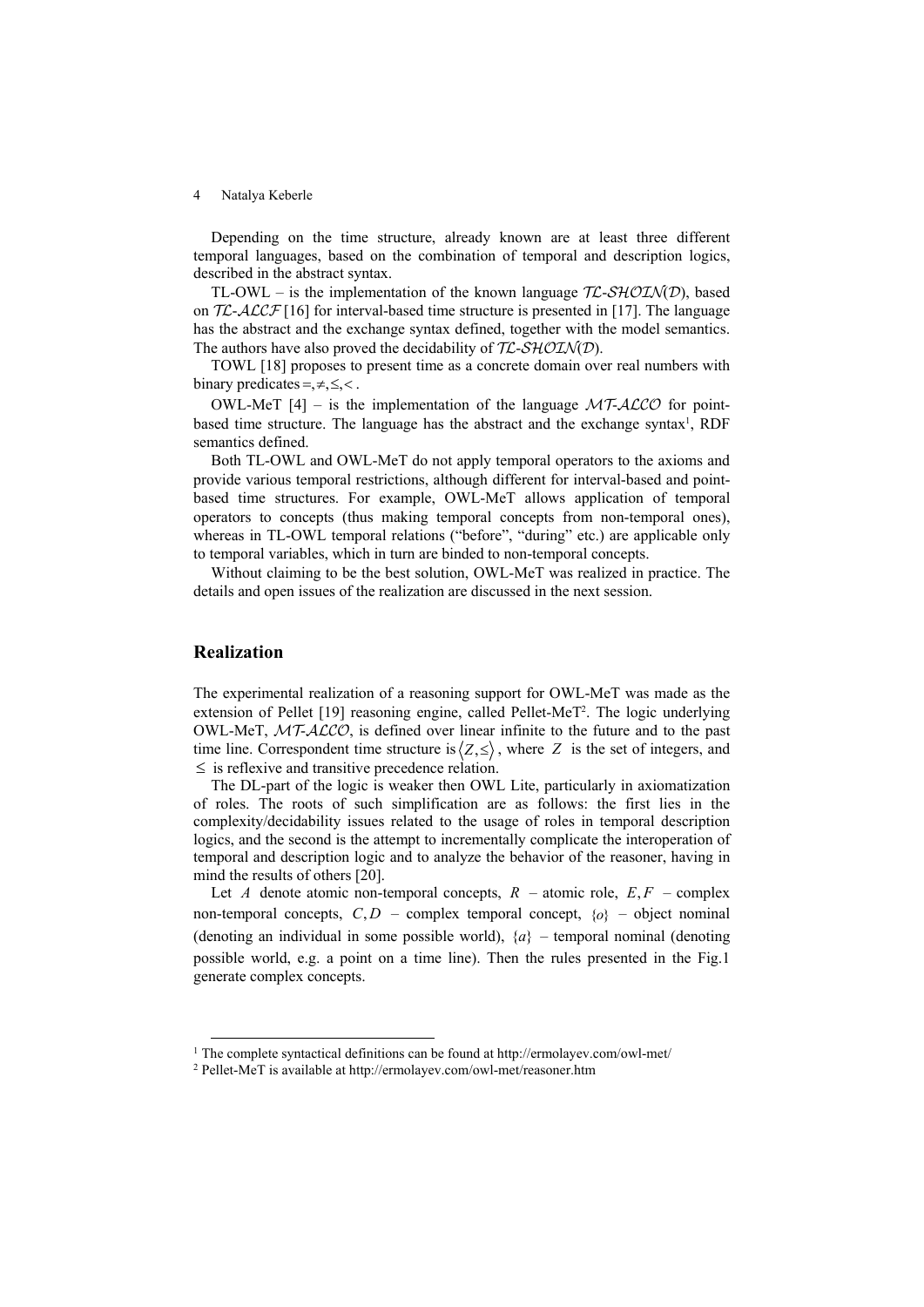$E, F \rightarrow A \mid top \mid bottom \mid E \sqcap F \mid E \sqcup F \mid \neg E \mid \exists R. E \mid \forall R. E \mid \{o\}$  $C, D \rightarrow E \mid \{a\} \mid C$  intersection  $D \mid C$  union  $D \mid not \ C \mid C(\overline{a}) \{a\} \mid future \ n \ C \mid C$  $|$  *past n C*  $|$  *somefuture C*  $|$  *somepast C*  $|$  *allfuture C*  $|$  *allpast C* 

**Fig. 1.** Syntax rules for concepts/roles construction.

If *C* and *D* are temporal concepts, then *C equivalent D*, *C subclassof D* are temporal formulae. If  $\varphi$  and  $\psi$  are temporal formulae, then  $\varphi$  *union*  $\psi$ ,  $\varphi$  *intersection*  $\psi$ , *not*  $\varphi$  are also temporal formulae.

 $MT-ALCO$  is interpreted over Kripke model  $M = \langle \Delta, dist, \{R_F, R_P\}, I, V \rangle$ , where  $\Delta = \{\Delta^k, k \in \mathbb{Z}\}\$ is a set of possible worlds,  $\Delta^k$  is a set of individuals in *k*-th possible world,  $dist: \Delta \times \Delta \rightarrow N \cup \{0\}$  is a metric on  $\Delta$ ,  $R_F$ ,  $R_P$  are accessibility relations, *I* is an interpretation function, and *V* is a hybrid valuation function. Interpretation *I* associates with each  $\Delta^k$  an  $\text{ALCO-interpretation}$   $I(k) = \Delta^k$ ,  $I(k) >$ . Function *den* :  $\{a\} \rightarrow Z$  encodes temporal nominals into integers. For a temporal nominal  $\{a\}$ , hybrid valuation *V* assigns  $\{a\}$  a unique world  $\Delta^{den(a)}$  - singleton subset of  $\Delta$ .

**RDF serialization of OWL-MeT.** Temporal classes and temporal restrictions (unnamed classes) are defined with:

| owlmet:TClass       | rdf:type rdf:resource.         |
|---------------------|--------------------------------|
| owlmet:TRestriction | rdf:type rdf:resource;         |
|                     | rdfs:subClassOf owlmet:TClass. |

All non-temporal classes are actually also temporal (see Fig.1):

owl:Class rdfs:subClassOf owlmet:TClass .

This statement needs some clarification. In OWL-MeT each non-temporal class *A* can be defined as *future 0 A* (at 0 moments to the future *A*). Temporal nominals, defining particular time moments on a time line are presented as owlmet:Instant:

| owlmet:Instant | rdf:type rdf:resource; |                                |
|----------------|------------------------|--------------------------------|
|                |                        | rdfs:subClassOf owlmet:TClass. |

Temporal operators, such as owlmet:allfuture, owlmet:at, owlmet:happens are defined as instances of rdf:property:

| owlmet:allfuture | rdf:type    | rdf: property;       |
|------------------|-------------|----------------------|
|                  | rdfs:domain | owlmet:TRestriction; |
|                  | rdfs:range  | owlmet:TClass.       |
| owlmet: at       | rdf:type    | rdf:property;        |
|                  | rdfs:domain | owlmet:TRestriction; |
|                  | rdfs:range  | owlmet: Instant.     |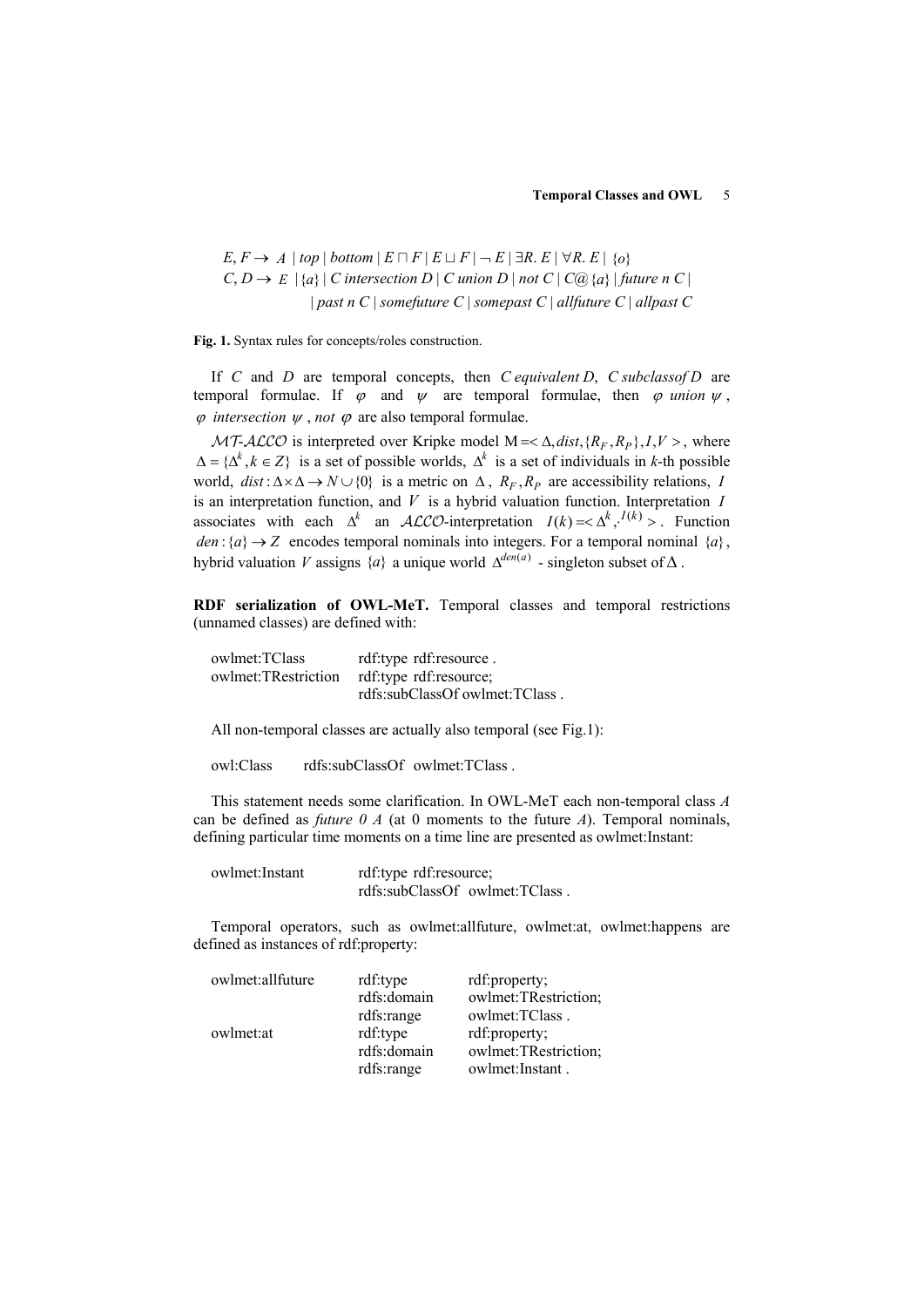owlmet:happens rdf:type rdf:property; rdfs:domain owlmet:TRestriction; rdfs:range owlmet:TClass .

**Reasoning support for OWL-MeT.** The main reasoning task for Pellet-MeT is checking the consistency of a temporalized ontology. Temporalized ontologies here are considered as sets of TBox axioms having temporal concepts both on the left and the right parts. Additionally, a time structure can be defined as a finite set of temporal nominals, ordered with precedence order. When a time structure is defined, the reasoner uses the temporal nominals and its order during the completion procedure, and may stop the completion if some completion rule requires introduction of a new time moment. Absence of the time structure forces the reasoner to check the consistency of a temporalized ontology over the infinite time line.

The loading procedure of a temporalized ontology includes parsing of temporal constructs in addition to OWL parsing, search for a time structure, construction of a TBox and an ABox. The TBox is then undergoing the standard procedures of normalization and internalization. Specific features of hybrid and metric temporal operators of OWL-MeT allow normalization of some combinations of temporal operators (see [21]).

Consistency checking of a temporalized ontology starts with satisfiability checking of every concept found in the temporalized ontology. For each concept *C* an Abox  $x : C$  is introduced. Predefined temporal nominal {*now*} corresponds to the initial time moment. Tableau rules are divided into description logic tableau rules and temporal/hybrid rules. Rules for  $ALCO$ -part remain the same as for description logic.

Hybrid extension of tableau rules creates for each temporal nominal {*a*} presented in a given OWL-MeT formula a particular tableau, and establishes accessibility relations between these tableaux depending on values of *den*(*a*) . Metric extension of tableau rules is presented as movement across the tableaux sequence using the accessibility relations, as well as creation of a particular tableau. Completion procedure for an ABox stops in a standard way: either finding a clash in some time moment, or in obtaining consistent and complete tableau.

**Open issues.** There were discovered several open issues that require specific attention. They are mainly connected with the classification procedure and time structure definition.

At first, subsumption axioms for temporal concepts define the hierarchy of temporal concepts. Every hierarchy needs a root node, and in general, a root node for all temporal classes. The choices can be owlmet:TemporalThing, having owl:Thing as a subclass, and vice versa, owl:Thing can have owlmet:TemporalThing as the subclass. If (and this is proposed in OWL-MeT) every owl:Class is a subclass of owlmet:TClass, then owlmet:TemporalThing will subsume owl:Thing. The same issue arises for the concepts owl:Nothing and owlmet:TemporalNothing.

At second, depending on the choice of the root for all temporal classes, the classification procedure may behave differently, trying to classify a temporalized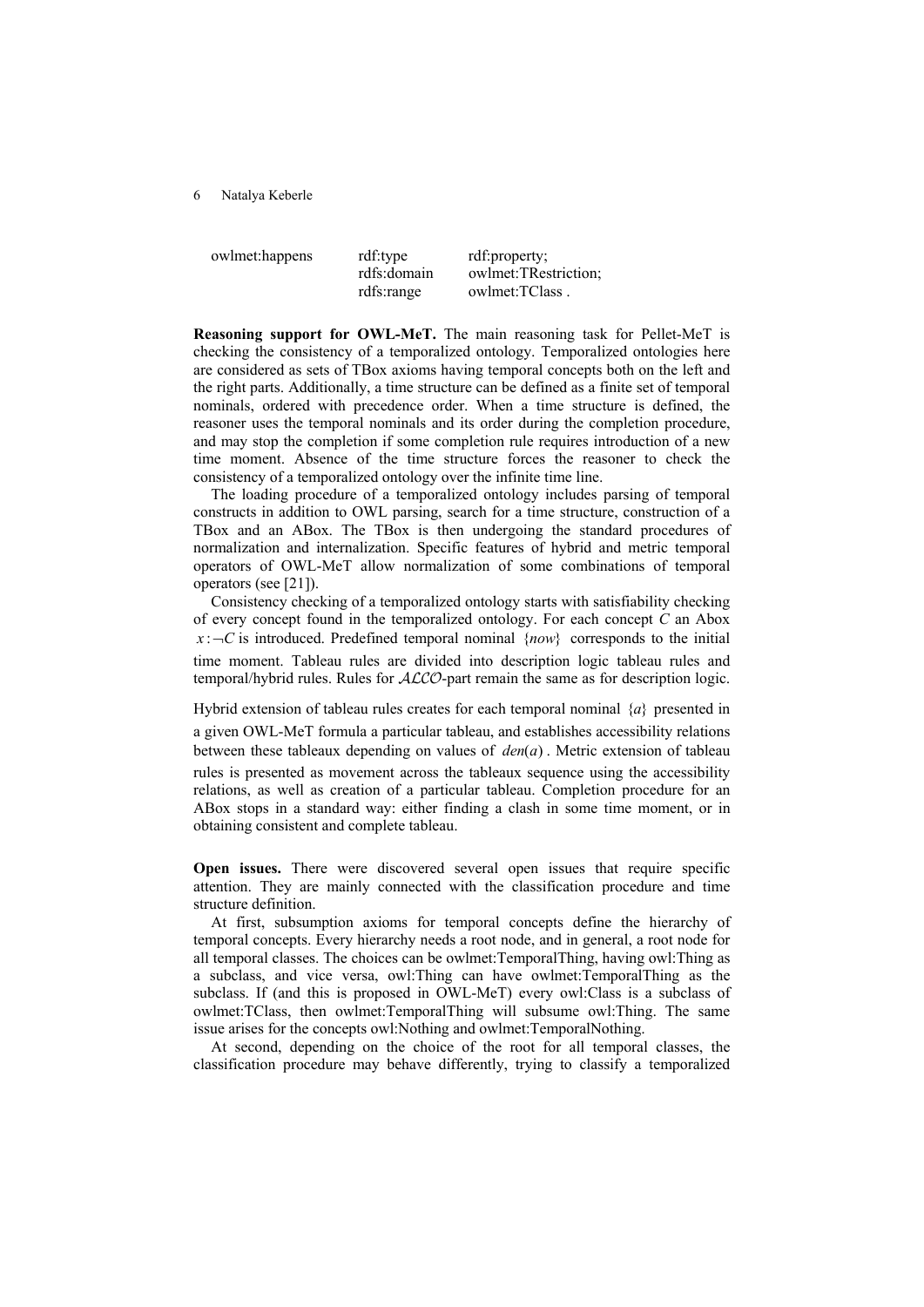#### **Temporal Classes and OWL** 7

ontology where both temporal and non-temporal classes are defined. Temporal class has a model in several static domains, whereas non-temporal classes have models in a static domain. With point-based time structure defined explicitly, the classification may be done after splitting of temporal classes into groups of non-temporal classes belonging to the same (static) domain, addressed with a temporal nominal. Then each group can be classified separately. Another way is to follow the classification procedure for OWL, with owlmet:TemporalThing instead of owl:Thing as a root node.

At third, researchers in the temporal description logics field outline the importance of the properties of a time structure such as linearity/branching, infinity, density etc. The behavior of the underlying logic depends heavily on the combination of these properties. It may be possible to declaratively define the properties of a time structure in the temporalized ontology.

### **Conclusions**

Temporal description logic without application of temporal operators to the axioms and allowing temporal classes may verify the hierarchies of time-dependent entities of a temporal conceptual model, describe dynamic concepts of a domains, serve as a language for evolution analysis. Continuous research in the theoretical backgrounds of temporal description logics gives certainty that practical implementation of different OWL-based temporal languages is not far off. Starting from simple and obvious languages and reasoning strategies the common grounding for consistent and practical research in the field can be find.

The directions for future research include the development of the formalism for the description of temporalized axioms, alternative sets of temporal operators (*until/since*, *until/next* and others) in addition to metric ones, more rigorous description of a time structure.

## **References**

- [1] Baader, F., Ghilardi, S., Lutz, C.: LTL over Description Logic Axioms. In: Baader, F., Lutz, C., Motik, B. (eds.) 21st International Workshop on Description Logics (DL'08)
- [2] Artale, A., Franconi, E.: Temporal Description Logics. In: Fisher, M., Gabbay, D., Vila, L. (eds.) Handbook of Time and Temporal Reasoning in Artificial Intelligence, 1, pp. 375-- 388. Elsevier, Amsterdam (2005)
- [3] Plessers, P., de Troyer, O.: Ontology Change Detection using a Version Log. In: Gil, Y. et al (eds.) The Semantic Web – ISWC 2005. LNCS, vol. 3729, pp. 578--592. Springer, Berlin/Heidelberg (2005)
- [4] Keberle, N., Litvinenko, Y., Gordeyev, Y., Ermolayev, V.: Ontology Evolution Analysis with OWL-MeT. In: Flouris, G., d'Aquin, M. (eds.) Workshop on Ontology Dynamics (IWOD 2007), pp. 1--12, http://kmi.open.ac.uk/events/iwod/papers/paper-05.pdf
- [5] Klein, M.C.A., Fensel, D.: Ontology versioning on the Semantic Web. In: 1st Semantic Web Working Symposium, pp. 75--91 (2001)